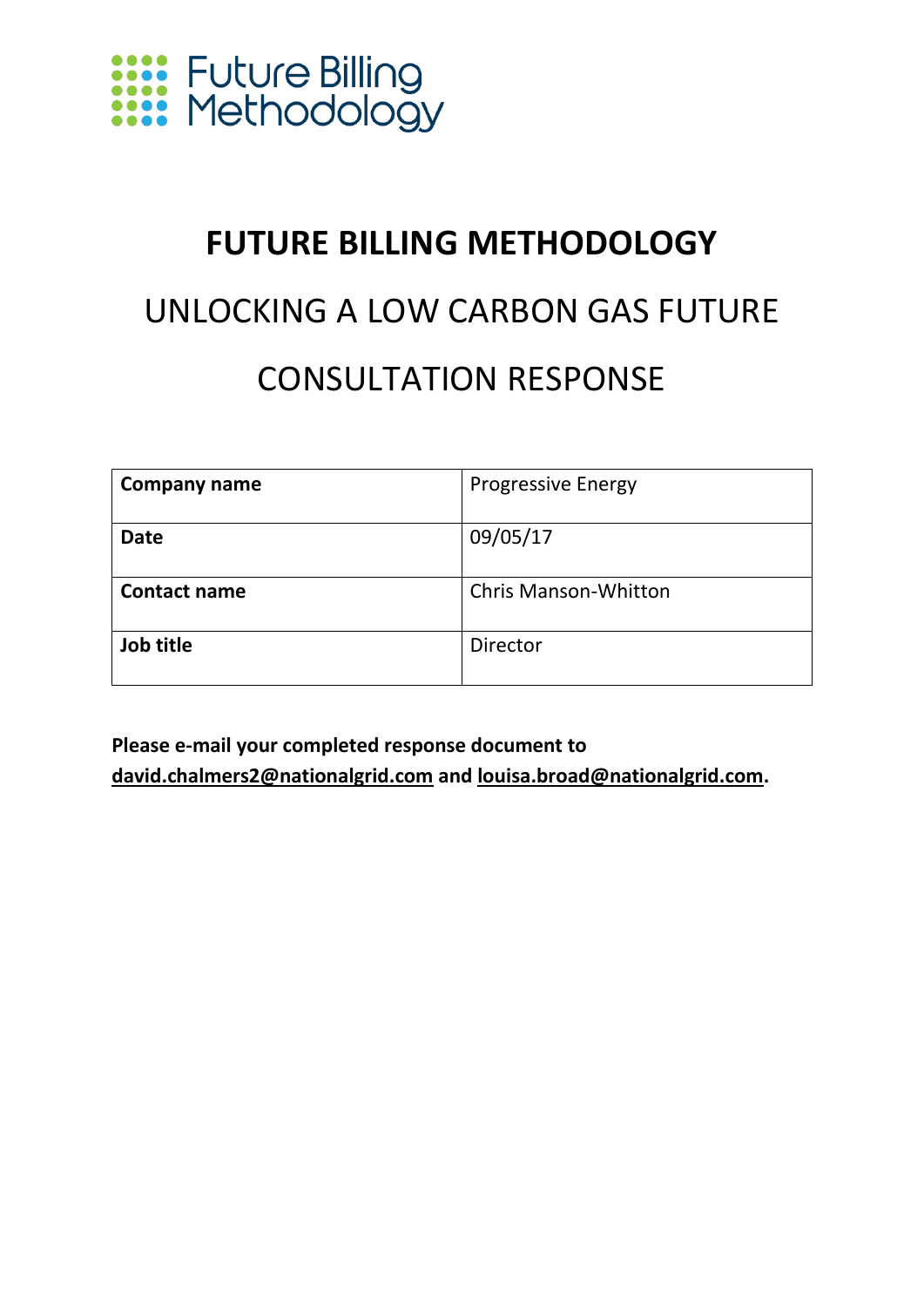

#### **Consultation question responses**

**For each of the questions below, please explain:-**

- **why you agree or disagree and;**
- **your views on what, if any, alternative changes you would consider to be appropriate.**

**Use as much space as required on the below tables.**

| 1.                                                                                                                                                                                                                                                                                                                                                                                                                                                                                                                                                                                                                                                                                                                                                                                                                                                                                                                                                                                                                                                                                                                                                                                                                                                                                                                                                                                         | Do you agree that the existing LDZ FWACV methodology presents a<br>barrier to a low carbon gas future and that alternative methodologies<br>should be explored? |            |                                                                |           |
|--------------------------------------------------------------------------------------------------------------------------------------------------------------------------------------------------------------------------------------------------------------------------------------------------------------------------------------------------------------------------------------------------------------------------------------------------------------------------------------------------------------------------------------------------------------------------------------------------------------------------------------------------------------------------------------------------------------------------------------------------------------------------------------------------------------------------------------------------------------------------------------------------------------------------------------------------------------------------------------------------------------------------------------------------------------------------------------------------------------------------------------------------------------------------------------------------------------------------------------------------------------------------------------------------------------------------------------------------------------------------------------------|-----------------------------------------------------------------------------------------------------------------------------------------------------------------|------------|----------------------------------------------------------------|-----------|
|                                                                                                                                                                                                                                                                                                                                                                                                                                                                                                                                                                                                                                                                                                                                                                                                                                                                                                                                                                                                                                                                                                                                                                                                                                                                                                                                                                                            | <b>Agree</b>                                                                                                                                                    | <b>Yes</b> |                                                                |           |
|                                                                                                                                                                                                                                                                                                                                                                                                                                                                                                                                                                                                                                                                                                                                                                                                                                                                                                                                                                                                                                                                                                                                                                                                                                                                                                                                                                                            |                                                                                                                                                                 |            | Please treat answer as confidential (delete as<br>appropriate) | <b>No</b> |
| <b>Reasoning</b><br>Gas is an important, customer focused means of delivering heat because:<br>It is ideal for meeting the fluctuating demand of heat; to achieve this through<br>electrification, even with heat pumps would require massive network<br>reinforcement, additional generating capacity, and all with relatively low<br>utilisation if peak demand is to be met<br>Much of the UK housing stock is not suited to low temperature heat; whilst<br>insulation will help this, it is not clear that retrofitted heat pumps alone will easily<br>deliver the comfort required and CoP expectations. Whilst new build can be much<br>more suited (providing the commercial drivers are in place), much of our existing<br>housing stock will be with us beyond 2050<br>Few customers think about their heating until it breaks down, at which point the<br>requirement is for rapid reinstatement. Invariably the most straightforward<br>solution is replacement of a gas boiler into eth existing wet central heating<br>system. Rarely do customers have the ability not only to understand the options,<br>to replace the primary source of heat, or the delivery of a different grade of heat<br>around the home where existing radiators aren't suitable.<br>There may well be a role for hybrid systems to handle peak heat, but this would<br>still require gas delivery |                                                                                                                                                                 |            |                                                                |           |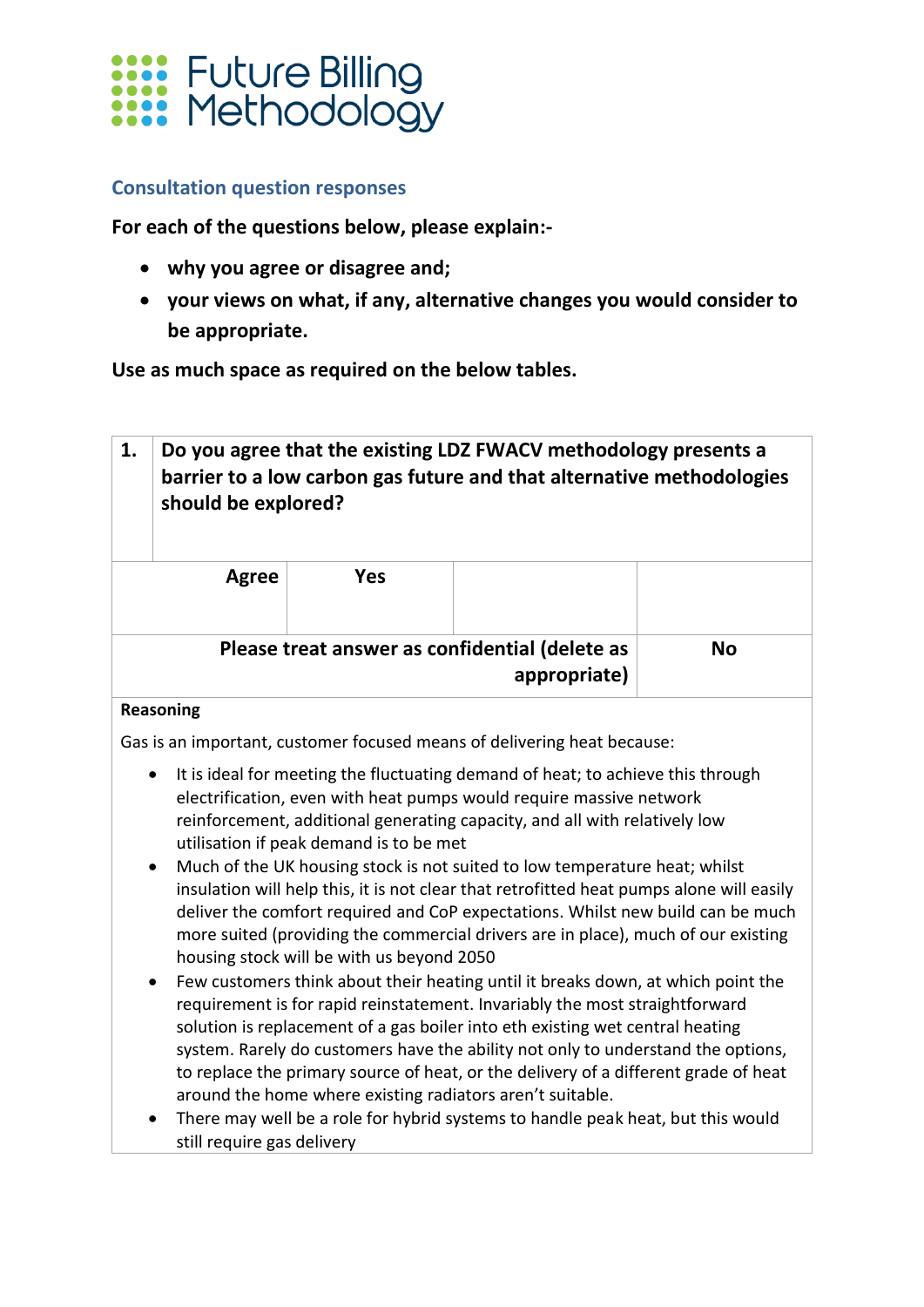# **Exist** Future Billing<br>**Exist** Methodology

• Economically we have a world class asset in the gas grid; we should seek to exploit that asset rather than invest in significant addition infrastructure if not required.

For gas to play a role the carbon needs to be abated. There are two routes; either the fossil carbon is replaced with biogenic carbon; ie biomethane (from AD or BioSNG) or the carbon is removed completely through delivery of hydrogen.

Given that existing sources of natural gas are a mixture of methane and higher order hydrocarbons, inevitably these low carbon forms of gas ('pure' methane, and hydrogen) have lower CVs. Associated CV and Wobbe reductions can be accommodated to ensure that appliances and network can operate safely and deliver customer performance.

However, at present the billing regime does present a barrier, relying as it does on metering volume rather than energy. The 'Fix' of adding propane to biomethane simply to mimic other sources of gas from a billing perspective has been a pragmatic solution, but as the network moves from single point sources to distributed generation, this needs to be addressed properly. Adding propane:

- Represents an unnecessary cost burden
- Undermines the carbon benefits of the solution, particular in terms of customer perception
- With wider sources of gases being considered, including using higher CV gases via LNG, then the bar is raised and even more propane could be required

Furthermore, hydrogen is increasingly seen as playing a role in future gas. If hydrogen has to be blended with sufficient propane (which is higher carbon intensity than natural gas) to bring the CV up to the grid average, this undermines the entire raison d'etre, magnifying the issues raised above still further.

Therefore, in all future low carbon gas scenarios, addressing the billing issue is critical. The ideal solution would simply be to bill at the customers point of use directly measuring the energy consumed. This is recognised to be unfeasible in cost terms at this stage. Therefore identifying pragmatic solutions is important. This is what we understand that the FBM project is seeking to do.

Without a solution to this issue, there are short term barriers to biomethane injection and fundamental constraints on the use of the gas grid to deliver low carbon heat. If the gas grid cannot deliver low carbon heat, then the UK consumer will face unavoidable disruption and substantial cost to change out their heating system as well as the cost and disruption associated with upgrading the electricity network and substantially increase generation capacity.

#### **Indicative cost impact (if applicable)**

As outlined above, the cost implications of not addressing the issue, and therefore not being able to use the gas grid to deliver low carbon heat are not only the short-term costs associated with propane injection, but fundamentally preclude the future use of the gas grid. Therefore, the cost impact relates to the costs of electrification of heat.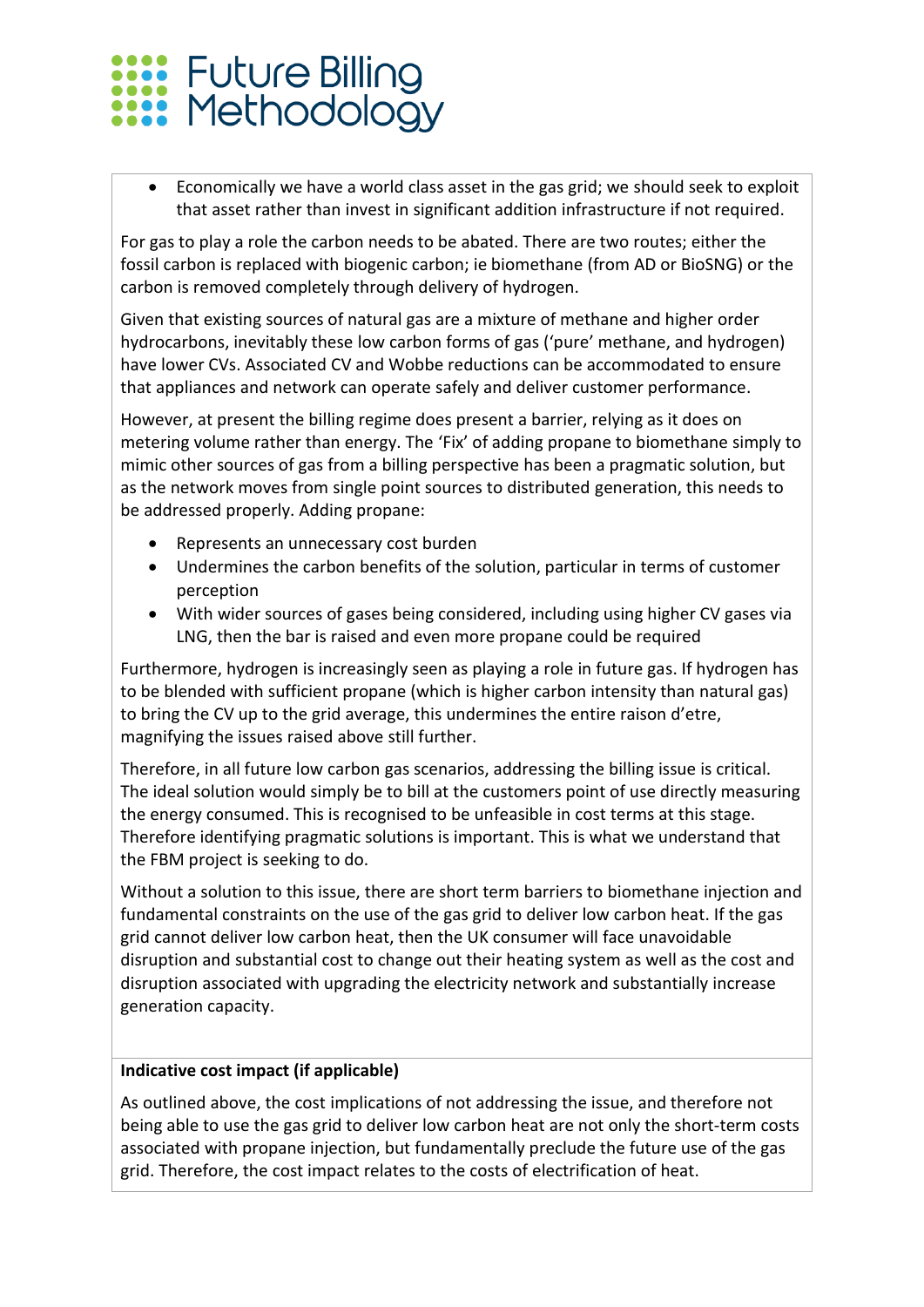

Work by various parties have considered this, including KPMG's 2050 Energy Scenarios , July 2016, as summarised in the table below taken from Section 9 of that report. This suggests that a low carbon approach based on gas evolution is between a half and third of an all-electric future, saving between around £150-210billion over the period.

Therefore a good solution to gas billing has the opportunity save substantial costs for the consumer compared with alternatives

|                                                    | <b>Scenario 1</b><br><b>Evolution of Gas</b>                                                                                                                                                                                                              | <b>Scenario 2</b><br><b>Prosumer</b>                                                                                                                                                                                                                                                                                                                             | <b>Scenario 3</b><br><b>Diversified energy</b><br>sources                                                                                                                                                                                                 | <b>Scenario 4</b><br><b>Electric Future</b>                                                                                                                                                                                                                                                                                                         |
|----------------------------------------------------|-----------------------------------------------------------------------------------------------------------------------------------------------------------------------------------------------------------------------------------------------------------|------------------------------------------------------------------------------------------------------------------------------------------------------------------------------------------------------------------------------------------------------------------------------------------------------------------------------------------------------------------|-----------------------------------------------------------------------------------------------------------------------------------------------------------------------------------------------------------------------------------------------------------|-----------------------------------------------------------------------------------------------------------------------------------------------------------------------------------------------------------------------------------------------------------------------------------------------------------------------------------------------------|
| <b>Costs</b>                                       | £104bn - £122bn                                                                                                                                                                                                                                           | £251bn - £289bn                                                                                                                                                                                                                                                                                                                                                  | £156bn - £188bn                                                                                                                                                                                                                                           | £274bn - £318bn                                                                                                                                                                                                                                                                                                                                     |
| Technical<br>Feasibility<br>Customer<br>acceptance | Gas networks<br>already meet<br>peak demand<br>Hydrogen well<br>understood<br>but conversion<br>yet to be<br>tested at scale<br>No additional<br>storage<br>needed to<br>cover peak<br>Functionality<br>and space<br>requirements<br>the same as<br>today | Major difficulty<br>in meeting peak<br>heat demand<br>Large amount of<br>interseasonal<br>heat storage a<br>major barrier<br>Large electricity<br>back up capacity<br>needed to cover<br>renewable<br>intermittency<br>Prosumer<br>technologies<br>not yet tested at<br>scale<br>Very challenging<br>to get<br>consumers to<br>accept different<br>functionality | Meeting peak is<br>achievable, with<br>additional<br>investment in<br>some areas<br>Uses available<br>local resources<br>Some storage<br>needed in some<br>scenarios<br>Regional<br>differences in<br>functionality<br>Restrictions on<br>available space | Major difficulty<br>in meeting peak<br>demand<br>Large amount of<br>interseasonal<br>heat storage a<br>major barrier<br>Large electricity<br>back up capacity<br>needed to cover<br>renewable<br>intermittency<br>Overall<br>technology<br>proven and well<br>understood<br>Heat pumps<br>efficient but<br>challenging<br>where space is<br>limited |
|                                                    | Customers<br>may be<br>reluctant to<br>change                                                                                                                                                                                                             | Space not<br>available for<br>many<br>customers<br>Affordability will<br>be a major<br>barrier                                                                                                                                                                                                                                                                   | and access<br>Customers may<br>be reluctant to<br>change                                                                                                                                                                                                  | Challenging to<br>get consumers<br>to accept<br>different<br>functionality<br>Affordability will<br>be a major<br>barrier                                                                                                                                                                                                                           |
| Societal &<br><b>Political</b><br>acceptance       | Limited<br>disruption<br>from new gas<br>infrastructure<br>Acceptance of<br>new CO <sub>2</sub><br>disposal<br>facilities<br>required                                                                                                                     | New electricity<br>infrastructure<br>will cause<br>significant<br>disruption<br>Domestic<br>retrofitting will<br>be a<br>considerable<br>challenge                                                                                                                                                                                                               | Considerable<br>disruption in<br>urban areas<br>from heat<br>network<br>installation<br>Regional<br>systems<br>untested in UK                                                                                                                             | Significant<br>urban disruption<br>as electric<br>infrastructure is<br>reinforced<br>Domestic<br>retrofitting will<br>be a real<br>challenge                                                                                                                                                                                                        |

KPMG's 2050 Energy Scenarios , July 2016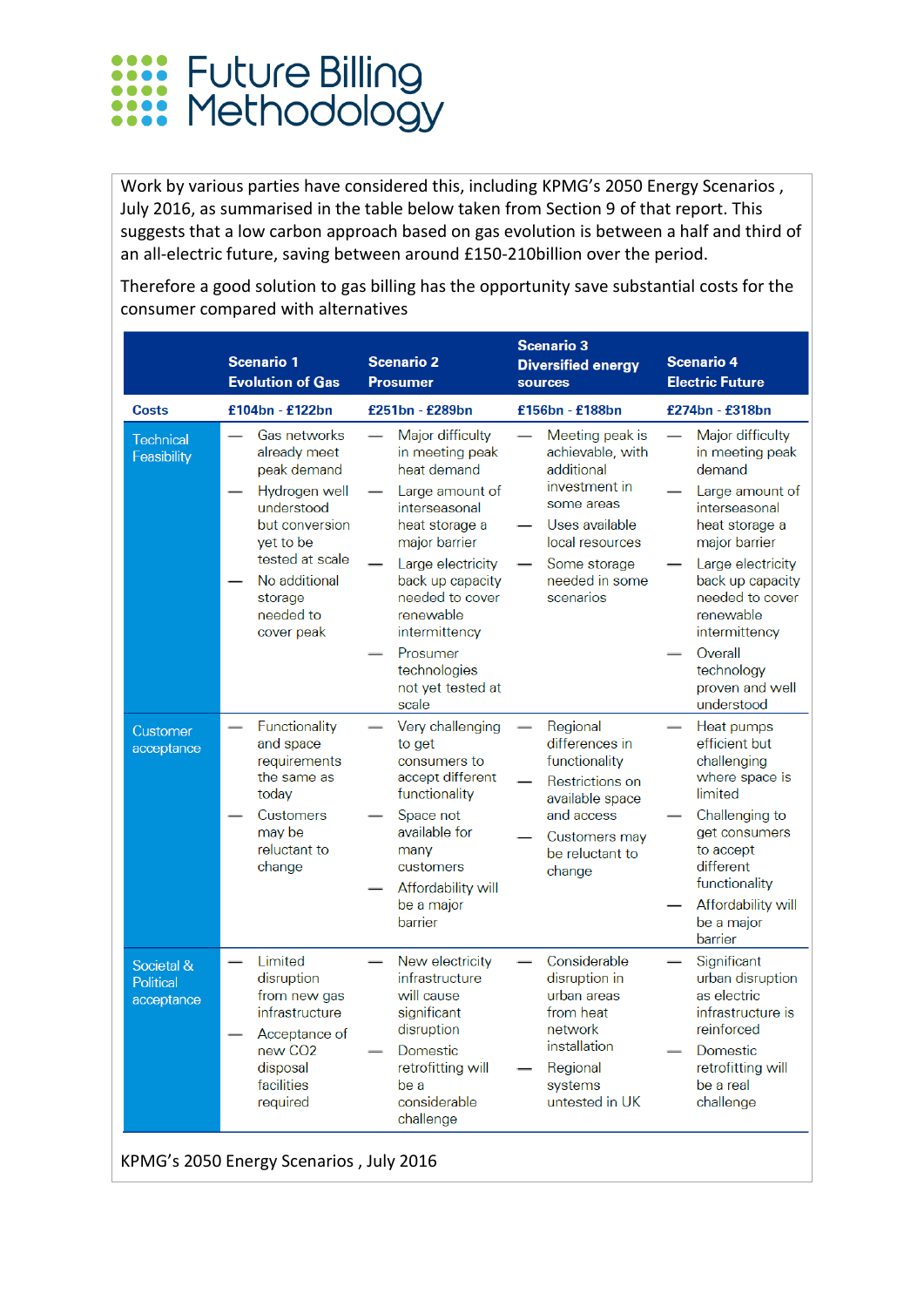

#### **2. Do you agree that the Future Billing Methodology Project could provide the basis to deliver an economical and sustainable pathway to decarbonising heat for 2030 and 2050?**

|    |                                                                | <b>Yes</b> | Agree |  |
|----|----------------------------------------------------------------|------------|-------|--|
| Nο | Please treat answer as confidential (delete as<br>appropriate) |            |       |  |

#### **Reasoning**

See response above:

- The Gas network has an important role to play in decarbonisation of heat
- The solutions to reduce the carbon intensity of gas mean that the nature of eth gas does change. However, this can be accommodated from a safety and performance perspective.
- It is not right that this should be hindered simply due to a billing regime developed when gas sources and flows into the network were completely different
- It is important for the billing regime to be updated to match the current needs of the network
- It is important to identifying deliverable solution to billing, recognising that it would not be currently feasible to meter individual users directly by energy
- The FBM project proposes to investigate such solutions and propose a deliverable route forward. This work is necessary, and is an infrastructure issue to the benefit of gas customers. Therefore it is the kind of project which needs to be undertaken under a network innovation programme; there would be no purely commercial driver for a single entity to undertake this kind of work.

#### **Indicative cost impact (if applicable)**

#### See Question 1

It is worth acknowledging that there will be practical and administrative costs associated with any solution to address this billing problem.

However, against the potential savings achieved through decarbonisation of heat via the gas grid compared with solutions without the gas grid, this will be minimal.

However, it is important that this project should identify the practical, most cost-effective solutions to deliver the billing functionality required in the interests of the consumer whilst enabling new forms of gas.

Given the number of stakeholders in the gas supply chain, it should also be noted that change in regime may results in costs being borne in different parts of the chain. That in itself should not be a barrier; what matters is what is the most cost-effective solution for the customer.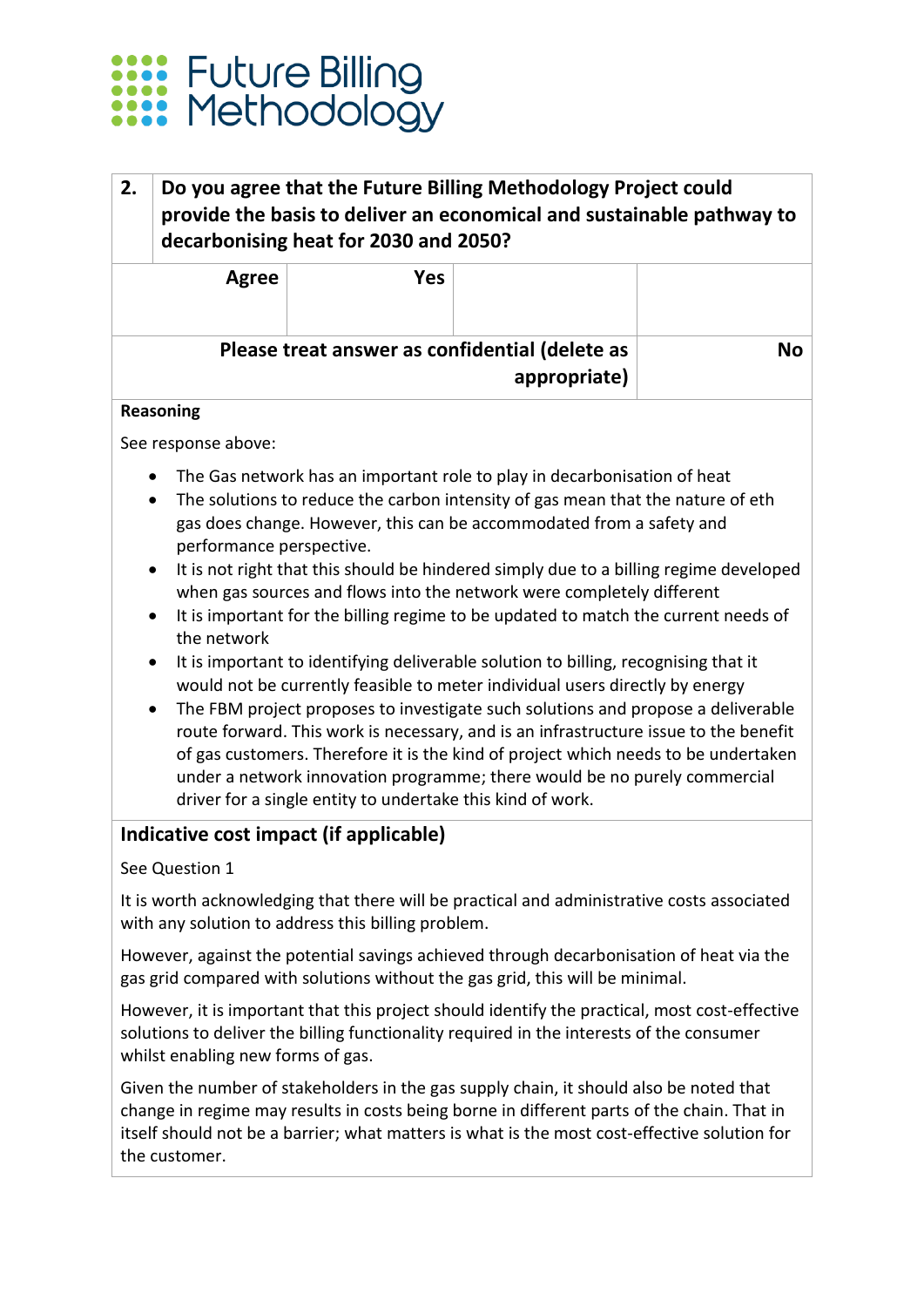

#### **3. Do you agree that the proposed Measurement and Validation Field Trials could provide an understanding of the modelled zones of influence of LDZ-embedded gas entry points?**

| Agree   Yes |                                                                |    |
|-------------|----------------------------------------------------------------|----|
|             | Please treat answer as confidential (delete as<br>appropriate) | Nο |

#### **Reasoning**

Gaining practical understanding of flows in a real network is important.

Using oxygen as a marker for biomethane seems a practical approach, and avoids any potential regulatory considerations associated with introducing other markers.

#### **Indicative cost impact (if applicable)**

N/A

| 4.  | If your answer to Q2 and or Q3 was "Disagree", what alternative or<br>modified approach would you like to see considered? |              |                 |  |
|-----|---------------------------------------------------------------------------------------------------------------------------|--------------|-----------------|--|
|     | Agree                                                                                                                     | <b>Agree</b> | <b>Disagree</b> |  |
|     | Please treat answer as confidential (delete as<br>Yes/No<br>appropriate)                                                  |              |                 |  |
|     | Response: N/A                                                                                                             |              |                 |  |
|     | Indicative cost impact (if applicable)                                                                                    |              |                 |  |
| N/A |                                                                                                                           |              |                 |  |

| 5. | What factors and impacts would you like to see considered through<br>the Future Billing Methodology Project? |           |
|----|--------------------------------------------------------------------------------------------------------------|-----------|
|    | Please treat answer as confidential (delete as<br>appropriate)                                               | <b>No</b> |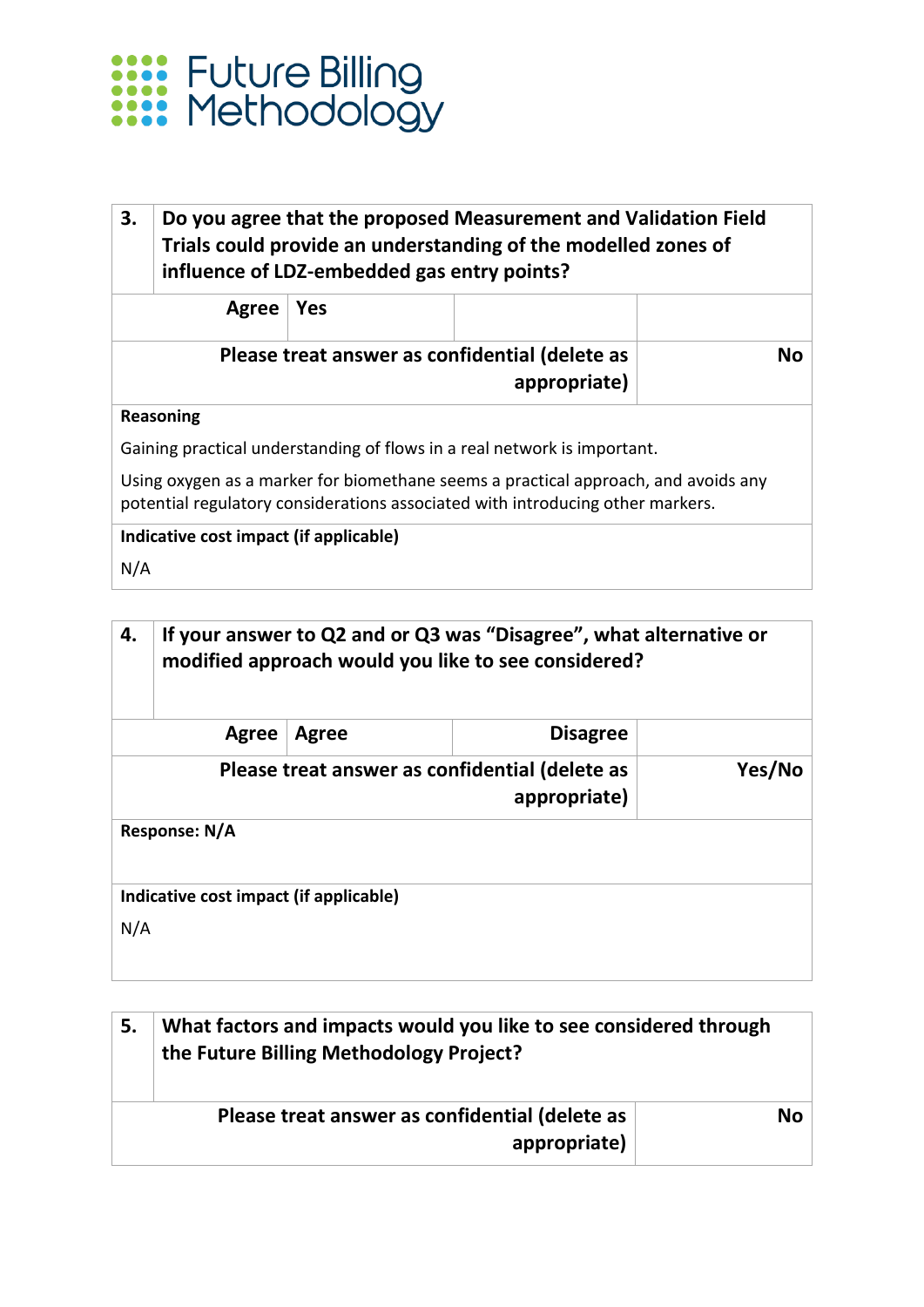## **XXXX** Future Billing<br>XXXX Methodology

#### Ensure that in evaluating the solutions

Strategically

- The impact of potential increases in network Wobbe are considered; these will place an even greater burden on solutions which seek to mimic network gas, rather than measure it.
- Not only biomethane but hydrogen is considered; requiring propane injection for Hydrogen blending is not sensible, so the strategic need is even higher

Practically

• The practical and administrative issues are considered in assessing the solutions

Future

- Are there further solutions which could be adopted in the future? For example, would it be conceivable in the future for gas boilers to provide a mandatory measurement of CV, directly or using inferential devices and use this transmitted 'big data' to further validate network measurement of CV? Modern boilers have the capability of understanding the quality of combustion, gas flow rate etc. Whilst it might be ideal to measure the gas quality directly, the boiler itself could be used as a calorimeter or other inferential techniques could be used; the requirement here is simply to measure CV, and not full gas composition. Whilst the individual data points would be of lower quality, the population sample size would be huge, so the error would be reduced.
- Even if possible, we couldn't transition directory to this approach, so use the FBM strategies are vital building blocks, with the potential for further refining the solution over time. However, it would be valuable if this work was cognisant of such refinements for the future.

#### **6. If implemented, how would the suggested changes to the existing LDZ FWACV billing regime benefit your company/organisation, e.g. what savings would the changes bring?**

| Please treat answer as confidential (delete as | No |
|------------------------------------------------|----|
| appropriate)                                   |    |

#### **Reasoning**

We focus on bringing to market new solutions and developing low carbon energy projects.

In the gas market, this includes biomethane (particularly bioSNG) and also hydrogen related projects

In the short term, this would reduce the costs associated with propane injection. In the longer term, it is fundamental to being able to adopt hydrogen in the network